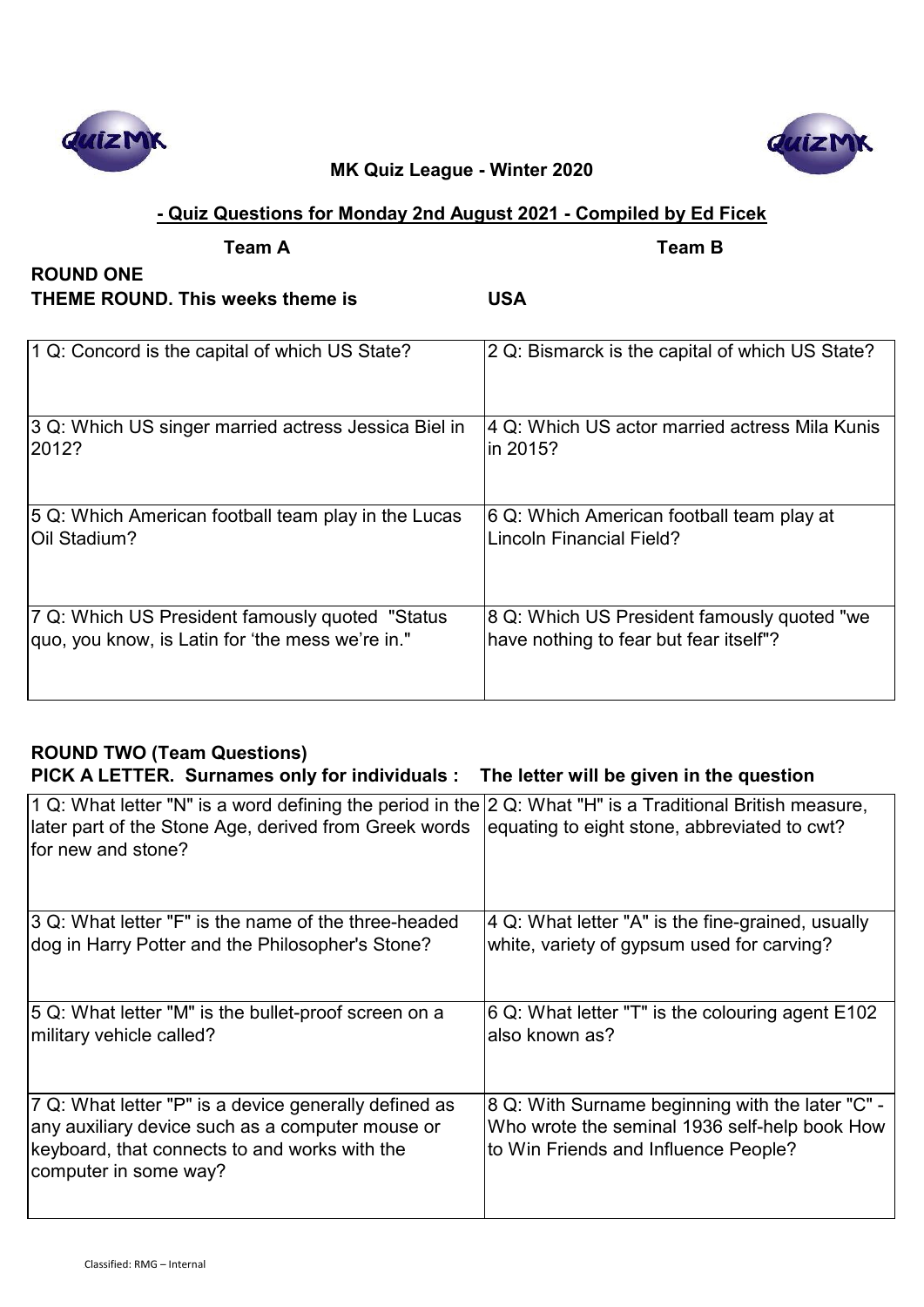



## **- Quiz Questions for Monday 2nd August 2021 - Compiled by Ed Ficek**

**ROUND THREE** 

**Team A Team B**

**INDIVIDUALS CHOICE ROUND - QM - READ CATEGORIES OUT TO PLAYERS TO BE CHOSEN**

### **The Categories are:-**

| 1 & 2 Rugby Union                                                           | 3 & 4 Text Abbreviations                                                             |
|-----------------------------------------------------------------------------|--------------------------------------------------------------------------------------|
| <b>5 &amp; 6 Pests</b>                                                      | 7 & 8 Internet                                                                       |
| 1 Q: Ross & James Chisholm represent which<br>Premiership Rugby Union club? | 2 Q: James Gaskell & Joe Launchbury represent which<br>Premiership Rugby Union club? |

| 3 Q: What does the texting abbreviation KIT stand for?                                                                       | 4 Q: What does the text abbreviation IAC stand for?                                            |
|------------------------------------------------------------------------------------------------------------------------------|------------------------------------------------------------------------------------------------|
| 5 Q: The Colorado beetle is a serious pest which attacks 6 Q: The Boll weevil is a serious pest which attacks<br>which crop? | which crop?                                                                                    |
| 7 Q: What company started as 'Jerry and David's Guide<br>to the World Wide Web'?                                             | 8 Q: Which company has its origins in "BackRub", a<br>research project that was begun in 1996? |

#### **ROUND FOUR GENERAL KNOWLEDGE ROUND**

| 1 Q: From which European country does Limburger          | 2 Q: From which European country does Jarlsberg        |
|----------------------------------------------------------|--------------------------------------------------------|
| cheese originate?                                        | cheese originate?                                      |
| 3 Q: What is the name given to a male badger?            | 4 Q: What is the name given to a female badger?        |
| 5 Q: The Orinoco river meets the sea on which country's  | 6 Q: The Ganges river combines with other Asian rivers |
| coast?                                                   | and meets the sea on which country's coast?            |
| 7 Q: In Greek mythology what are the goddesses or        | 8 Q: In Greek mythology what were personified as       |
| spirits which inspire the creation of literature and the | three very old women who spin the threads of human     |
| arts?                                                    | destiny?                                               |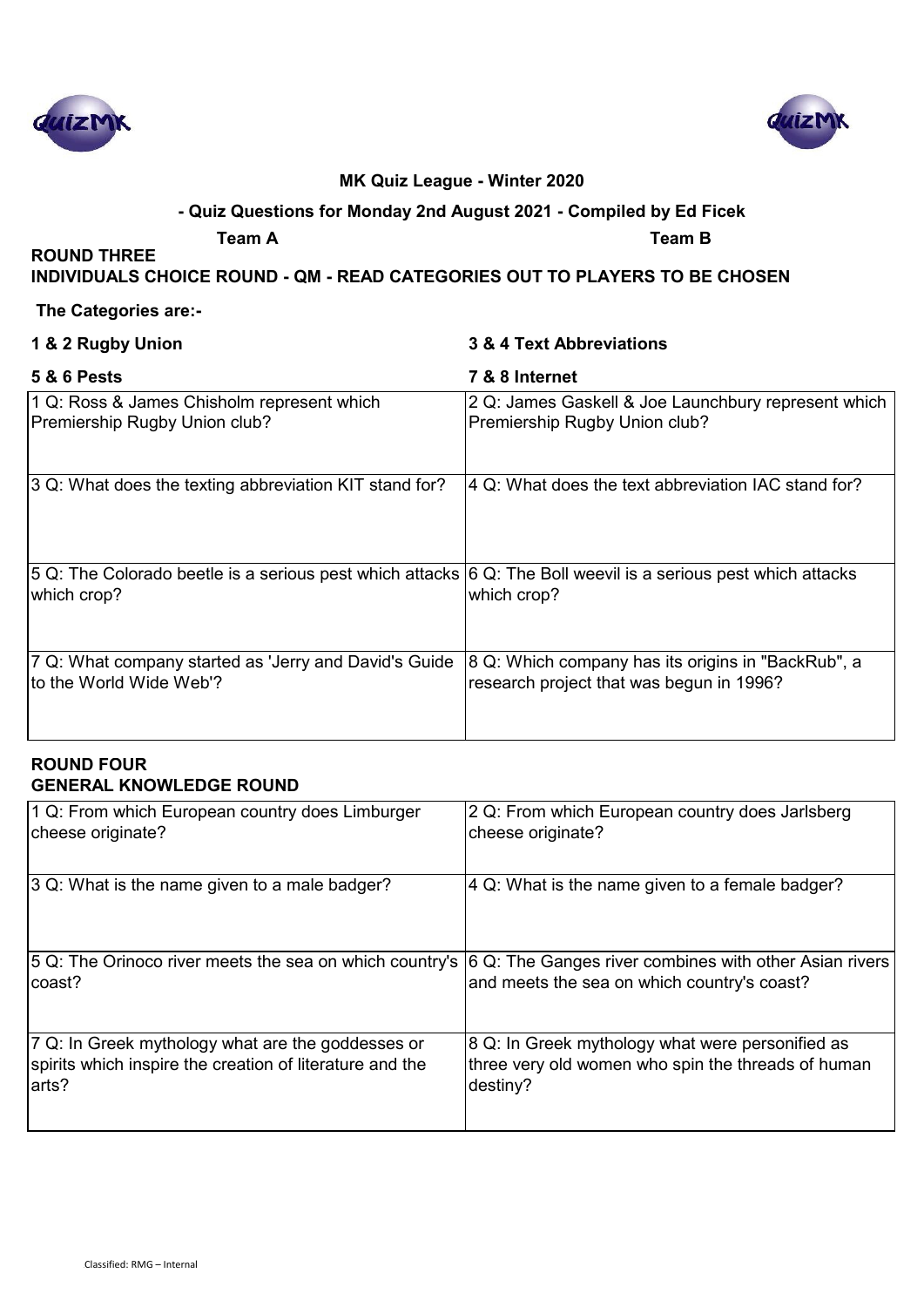

# **- Quiz Questions for Monday 2nd August 2021 - Compiled by Ed Ficek**

### **Team A Team B**

## **ROUND FIVE (Team Questions)**

## **GENERAL KNOWLEDGE**

| 1 Q: EON is the abbreviation for which Knitting term?                                                        | 2 Q: RC is the abbreviation for which Knitting<br>term?                        |
|--------------------------------------------------------------------------------------------------------------|--------------------------------------------------------------------------------|
| 3 Q: In which European city is the Prado Art Gallery?                                                        | 4 Q: In which European city is the Uffizi Art<br>Gallery?                      |
| 5 Q: Which company manufactured Japan's most<br>successful fighter aircraft of World War 2, the A6M<br>Zero? | 6 Q: Which company manufactured the American<br>B-17 "Flying Fortress" bomber? |
| 7 Q: Who would typically wear a toque blanche?                                                               | 8 Q: Who would typically wear a red silk biretta?                              |

## **HALF TIME!**

# **ROUND SIX ( TEAM QUESTIONS )**

**BLOCKBUSTERS ROUND: The Letters will be given in the question**

| 1 Q: With letters "ILSR" - What was the name of<br>Ladbaby's 2019 Christmas number one song?                                                                                                               | 2 Q: With letters "CD" - Complete the catchphrase<br>from Monty Python's Flying Circus "And Now for<br>something"                                                   |
|------------------------------------------------------------------------------------------------------------------------------------------------------------------------------------------------------------|---------------------------------------------------------------------------------------------------------------------------------------------------------------------|
| 3 Q: With letters "SGTG" - What was the title of<br>Marilyn Monroe's unfinished 1962 film?                                                                                                                 | 4 Q: The acronym FMCG stands for what in<br>relation to the retail industry?                                                                                        |
| 5 Q: What does IPO stand for in relation to company<br>lflotation?                                                                                                                                         | 6 Q: With letters "GC" - What figurative<br>construction expression refers to an unfair barrier<br>to career advancement, especially for females<br>and minorities? |
| 7 Q: What fruity expression with letters "BR" refers<br>traditionally to a small nation state which is politically<br>unstable due to dependence on a single commodity<br>controlled by external finances? | 8 Q: With letters "LTN" - Which 70s TV series<br>was about the racial tension between Eddie Booth<br>& Bob Reynolds?                                                |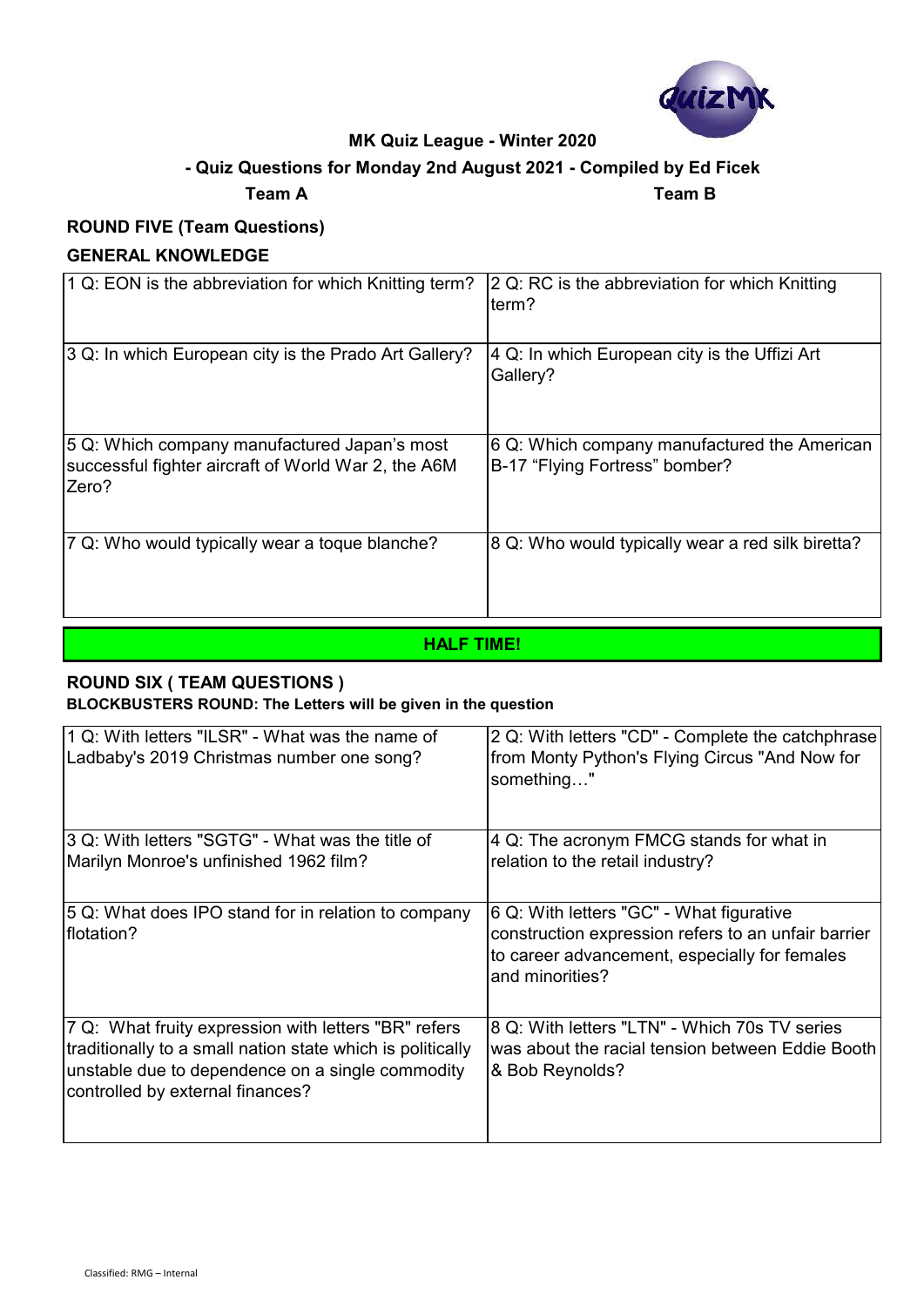



## **- Quiz Questions for Monday 2nd August 2021 - Compiled by Ed Ficek**

**Team A Team B**

## **ROUND SEVEN GENERAL KNOWLEDGE ROUND**

| 1 Q: Which guitar innovator and player has a range of Gibson  | 2 Q: The Stratocaster is a model of which guitar             |
|---------------------------------------------------------------|--------------------------------------------------------------|
| Guitars named after him?                                      | maker?                                                       |
| 3 Q: What is the nickname of the building designed by         | 4 Q: Uruguayan Architect Rafael Viñoly designed              |
| Uruguayan Architect Rafael Viñoly in Fenchurch London which   | what notable Leicester building which opened in              |
| opened in 2014?                                               | 2008?                                                        |
| 5 Q: What type of label does a fromologist collect?           | 6 Q: What pub paraphernalia does a tegestologist<br>collect? |
| 7 Q: What colour is the snake on the logo of car manufacturer | 8 Q: What colour is the horse in the logo of car             |
| Alfa Romeo?                                                   | manufacture Porsche?                                         |

#### **ROUND EIGHT**

## **INDIVIDUALS CHOICE ROUND - QM - READ CATEGORIES OUT TO PLAYERS TO BE CHOSEN The Categories are:-**

## **1 & 2 Motorways 3 & 4 Authors**

| 5 & 6 Formula One                                                                                                                                                                                                    | 7 & 8 2020 Music                                                                                                                           |
|----------------------------------------------------------------------------------------------------------------------------------------------------------------------------------------------------------------------|--------------------------------------------------------------------------------------------------------------------------------------------|
| 1 Q: Which motorway has its western terminus at Pontarddulais                                                                                                                                                        | 2 Q: Which motorway has its southern terminus at                                                                                           |
| near Swansea?                                                                                                                                                                                                        | Southampton?                                                                                                                               |
| 3 Q: Having written books such a "Seventeen(e)" in 2018 and<br>"Drain(e)" in 2017 under the pseudonym "Scott Richards" and<br>previously written the "Ender Saga" novels. What is the actual<br>name of this author? | 4 Q: Having written books such as "The Hatching"<br>(2016) and "The Mansion" (2018) what is the<br>pseudonym used by author Alexi Zentner? |
| 5 Q: The Drivers, Pierre Gasly & Yuki Tsunoda race for the                                                                                                                                                           | 6 Q: The Drivers, Fernando Alonso & Esteban Ocon                                                                                           |
| which team in the current F1 season, previously rebranded                                                                                                                                                            | race for the which team in the current F1 season,                                                                                          |
| lfrom Toro Rosso?                                                                                                                                                                                                    | previously rebranded from Renault?                                                                                                         |
| 7 Q: Which male rap artist had a UK number 1 hit in 2020 with                                                                                                                                                        | 8 Q: Which female rap artist had a UK number 1 hit in                                                                                      |
| "Rockstar" featuring Roddy Rich?                                                                                                                                                                                     | 2020 with "WAP" featuring Megan Thee Stallion?                                                                                             |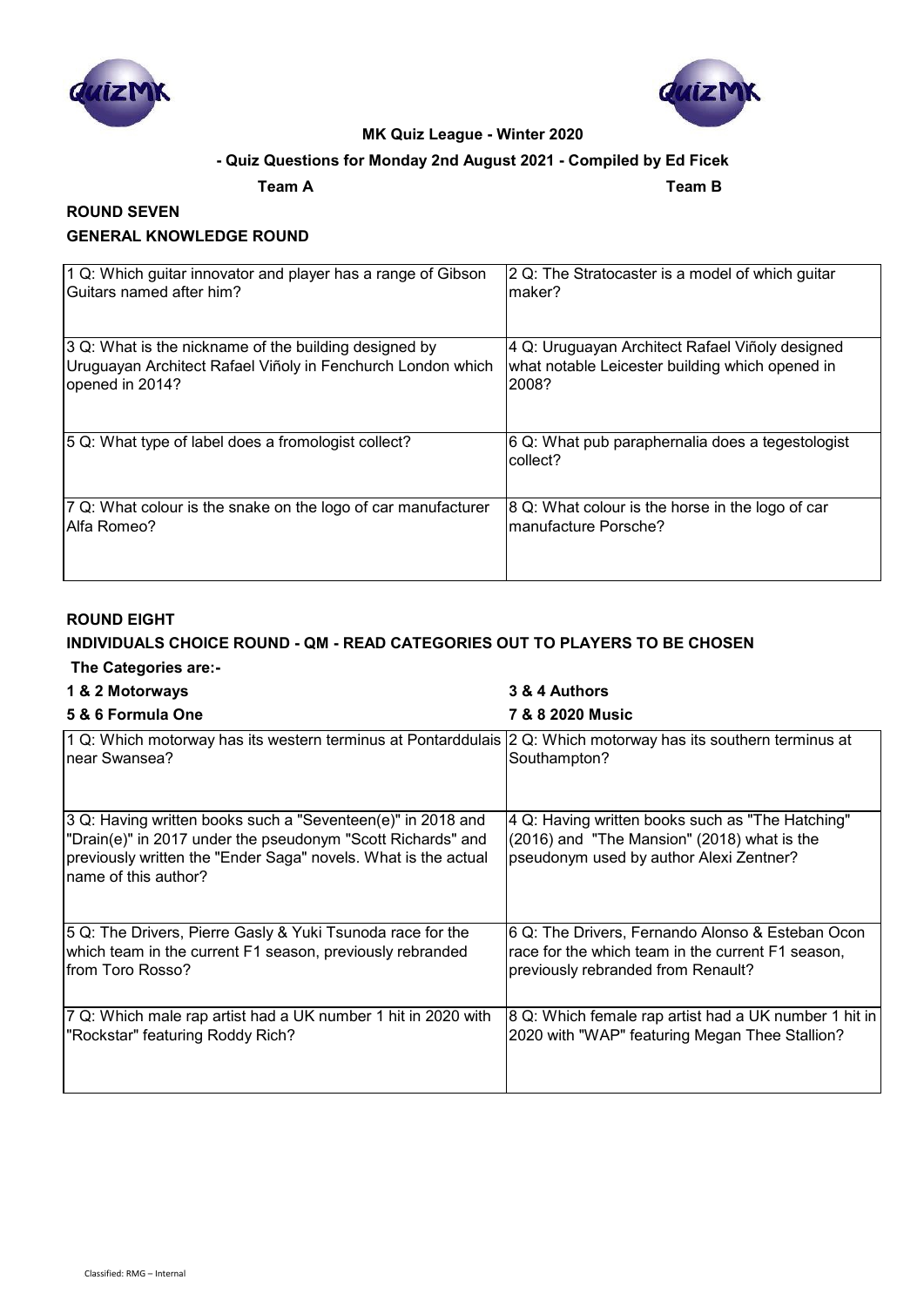



## **Team A Team B - Quiz Questions for Monday 2nd August 2021 - Compiled by Ed Ficek**

| <b>ROUND NINE</b>                                                                                                                                              |                                                                                                                                                                                                            |
|----------------------------------------------------------------------------------------------------------------------------------------------------------------|------------------------------------------------------------------------------------------------------------------------------------------------------------------------------------------------------------|
| <b>THEME ROUND. This weeks theme is</b>                                                                                                                        | <b>Tim Burton Films</b>                                                                                                                                                                                    |
| 1 Q: Burton regularly casts the same actors in his<br>film projects - Which male actor has been cast<br>eight times in his films?                              | 2 Q: Burton regularly casts the same actors in<br>his film projects - Which female actor has been<br>cast seven times in his films?                                                                        |
| 3 Q: In which Burton film of 2012 does the plot<br>revolve around the resurrected Bull Terrier Sparky,<br>brought back to life using the power of electricity? | 4 Q: In which Burton film of 2005 is the plot set in<br>a fictional Victorian era village in England.<br>Johnny Depp leads the cast as the voice of<br>Victor, while Helena Bonham Carter voices<br>Emily? |
| 5 Q: Which Roald Dahl novel was produced by<br>Burton in 1996 which was combination of live<br>action and stop-motion animation?                               | 6 Q: Which 1996 American comic science fiction<br>film directed by Burton features, Jack Nicholson,<br>Glenn Close and Danny DeVito?                                                                       |
| 7 Q: One of Burtons latest films is the 2019 live<br>action adaption of which Walt Disney film of the<br>same name and again features Danny DeVito?            | 8 Q: One of Burtons latest films is the 2016<br>fantasy film, based on the 2011 novel of the<br>same name by Ransom Riggs, and is set in at<br>Cairnholm, an island off the coast of Wales?                |

## **ROUND TEN GENERAL KNOWLEDGE ROUND**

| 1 Q: Anosmia is the technical term for the loss of<br>which sense?                                                  | 2 Q: Tactile relates to which of the senses?                  |
|---------------------------------------------------------------------------------------------------------------------|---------------------------------------------------------------|
| 3 Q: A-Ha had a 1990 hit with which Everley<br>Brothers & Carole King hit from 1962 featuring a<br>type of weather? | 4 Q: A-Ha had a 1987 hit with which James Bond<br>theme song? |
| 5 Q: During which war were the battles of                                                                           | 6 Q: During which war were the battles of                     |
| Blenheim and Malplaquet fought?                                                                                     | Antietam and Spotsylvania fought?                             |
| 7 Q: Which French International was recently                                                                        | 8 Q: Which England International was recently                 |
| signed by Manchester United from Real Madrid for                                                                    | signed by Manchester United from Borussia                     |
| £34m?                                                                                                               | Dortmund for £74m?                                            |